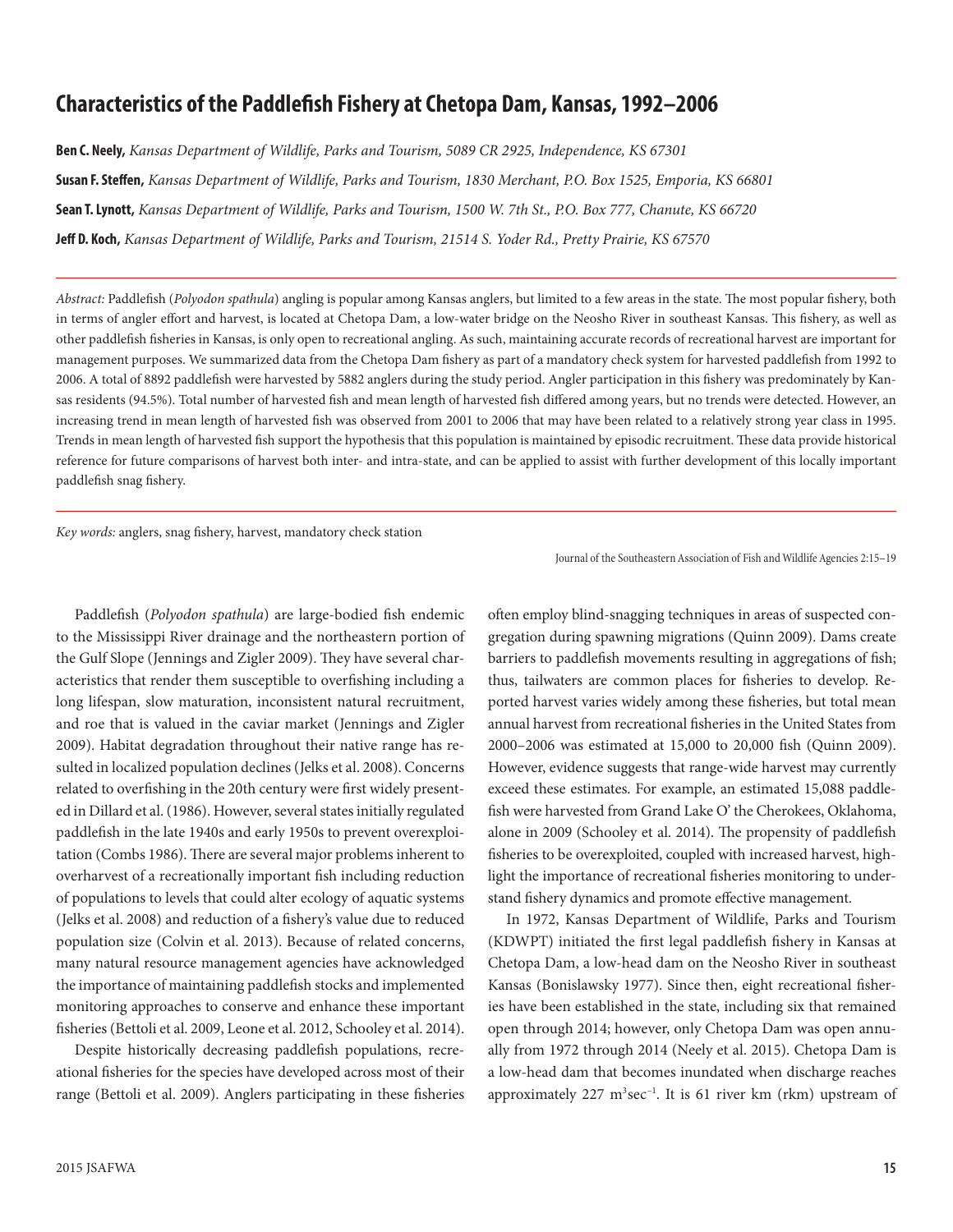Grand Lake O' the Cherokees, an 18,800-ha impoundment in northeast Oklahoma that supports a naturally sustaining paddlefish population. Connectivity between Chetopa Dam and Grand Lake O' the Cherokees is achieved when discharge reaches approximately 283 m<sup>3</sup>sec<sup>-1</sup> and inundates a low-head dam near Miami, Oklahoma (Figure 1). The number of times connectivity is achieved between Chetopa Dam and Grand Lake O' the Cherokees varies annually (i.e., typically less than five days but as many as 25 days during snagging season), and is positively related to harvest at the study site (Neely et al. 2014). Paddlefish in the Chetopa Dam fishery are mostly migrants from Grand Lake O' the Cherokees that are conducting spawning migrations (Bonislawsky 1977). Public access for paddlefish snagging at Chetopa Dam has historically been limited to 0.5 km of shoreline along the east side of the Neosho River immediately downstream of the dam.

Unfortunately, monitoring of the Chetopa Dam fishery has been sporadic. A creel survey conducted from 1974 to 1976 estimated annual harvest varied from 28 to 170 fish (Bonislawsky 1977). Harvest was not monitored from 1977 to 1991. Because paddlefish populations had been declining across much of their range (Dillard et al. 1986), KDWPT adopted mandatory check stations for harvested paddlefish at all legal fisheries from 1992 to 2006. These stations relied on contracting nearby businesses (e.g., gas stations and convenience stores) to tag harvested fish and collect pertinent fishery data (e.g., angler and fish information) and were not operated by KDWPT staff. Check stations existed at all fisheries, but inconsistent catch led many of them to close. However, the check station at the Chetopa Dam fishery remained open



**Figure 1.** Map showing location of Chetopa Dam on the Neosho River, Kansas, in relation to Grand Lake O' the Cherokees, Oklahoma.

from 1992–2006 and resulted in a consistent long-term data set. During this 15-yr study period, this fishery comprised the majority (approximately 75%) of statewide paddlefish harvest and angler effort (T. Mosher, KDWPT, unpublished data). Thus, the Chetopa Dam paddlefish fishery can serve as a proxy for paddlefish angling and harvest management in Kansas. Objectives of this manuscript were to explain characteristics of paddlefish harvested from the Chetopa Dam fishery from 1992–2006 and to document spatial distribution of anglers that participated in this fishery. These data can be used as baseline information for future monitoring of this unique fishery and provide comparative data for other fisheries managers throughout the paddlefish distribution.

# **Methods**

# Fishery Characteristics and Operation

Paddlefish snagging at Chetopa Dam was allowed from 15 March to 15 May each year from 1992 to 2006. Season extensions were enacted in 1996 and 2002 that prolonged the season until 22 May and 30 May, respectively, to encompass active migrations and increase harvest. Daily creel limit during the study period was two fish, and harvest of all landed fish was required, excluding 2006 when the daily creel limit was one fish and an 86-cm minimum eye-fork length (EFL) limit was enacted. In all other years, there were no length restrictions for paddlefish at Chetopa Dam. During the study period, anglers were required to take harvested fish to a mandatory check station located near the snagging area where angler information (i.e., name, address, fishing license number, hours spent fishing) and EFL of harvested fish were collected. Once these data were collected, a clerk placed a tag on the fish and it was considered legally harvested.

#### Data Analyses

We analyzed several metrics, including total catch, length of harvested fish, and home state of successful anglers. Total catch was calculated by totaling the number of fish checked. Angler residency was examined across all years combined. Linear regression was used to assess annual trends in total catch and mean length of harvested fish during the study period. The goal of these tests was to determine if characteristics of harvested fish consistently changed through time. Analysis of variance was used to evaluate differences in mean length of harvested fish between years. Statistical significance was determined at *P*≤0.05.

## **Results**

A total of 8892 harvested fish were documented at the Chetopa Dam check station from 1992 to 2006. Annual total catch varied substantially among years (annual mean=593 fish; minimum=38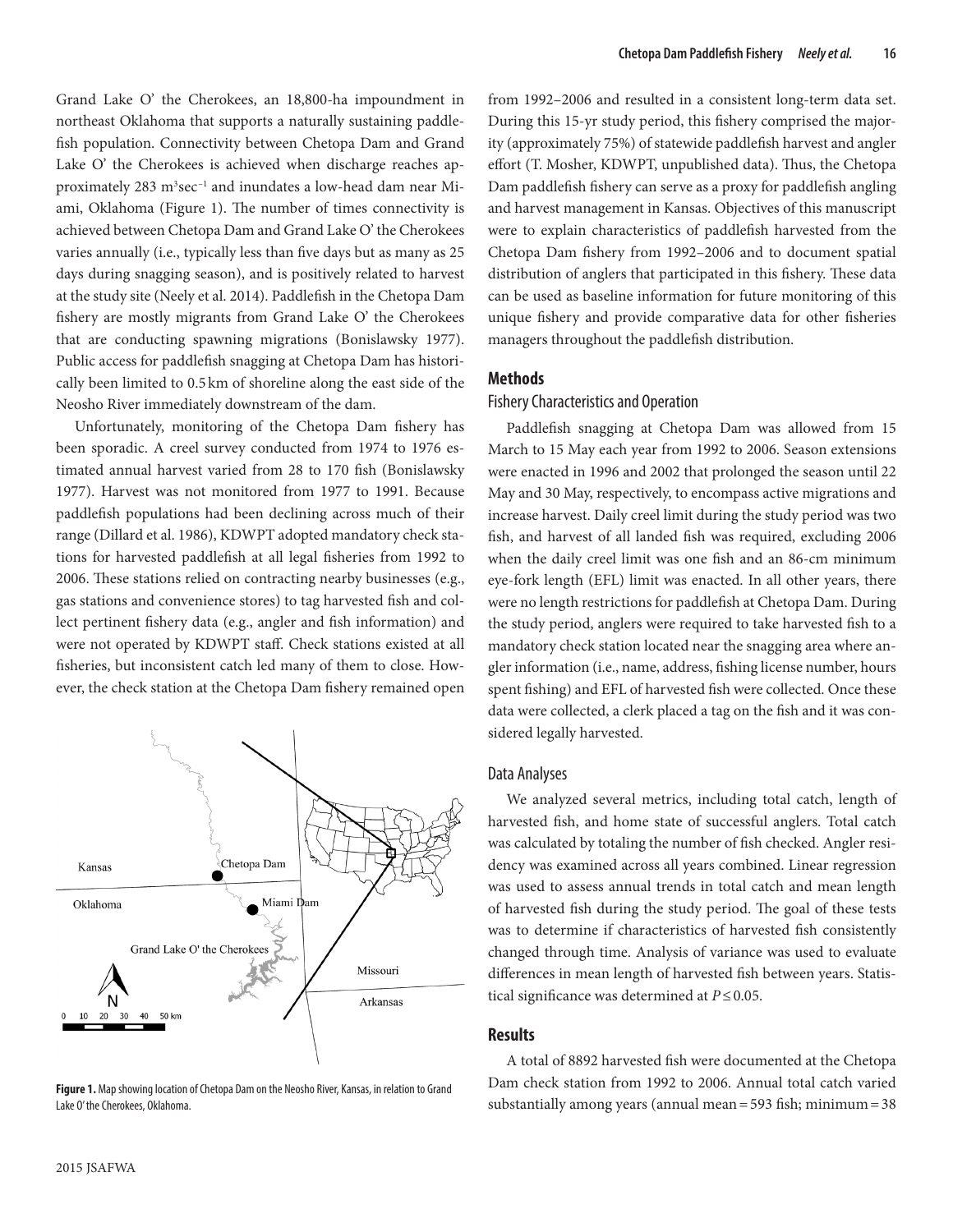

**Figure 2.** Annual paddlefish harvest and mean eye-fork length (EFL) of harvested fish (with standard error) from the Chetopa Dam fishery on the Neosho River, Kansas, from 1992 to 2006. The linear relationship between mean EFL and year from 2001 to 2006 is represented by a solid line.



**Figure 3.** Length frequency of paddlefish harvested from the Chetopa Dam fishery on the Neosho River, Kansas, from 1992 to 2006.

fish; maximum=2010 fish; Figure 2), but there was no linear temporal trend in harvest (linear regression;  $P=0.66$ ;  $r^2=0.02$ ). Mean length of harvested fish differed between years and varied annually from 89 to 110 cm EFL (ANOVA; *F* 14,8798=56.06; *P*<0.01). There was no long-term linear trend in mean length (linear regression;  $P=0.86$ ;  $r^2=0.01$ ), but there was a positive trend in mean length from 2001 through 2006 (linear regression;  $P < 0.01$ ;  $r^2 = 0.89$ ; Figure 2). Length of harvested fish varied from 250 to 1270mm EFL (Figure 3). Harvested fish were checked by 5882 anglers that lived in 18 different states. Kansas residents comprised the majority of these anglers (94.5%) followed by residents of Missouri (3.0%), Oklahoma (1.4%), Arkansas (0.3%) and Nebraska (0.3%).

#### **Discussion**

Annual paddlefish harvest from the Chetopa Dam fishery was highly variable. Approximately 40% of harvest during the 15-yr study period occurred in the two years with greatest harvest, 1999 and 2003, while only 1% of harvest during the study period occurred in the two years with the lowest harvest, 1992 and 2001. Intuitively, total catch would be related to population density. However, variation in total catch in this fishery is likely attributed more to environmental conditions than population density (Lewin et al. 2006, Gordon 2009, Quinn 2009, Neely et al. 2014). Another major limitation of using total catch to estimate relative abundance of this population is lack of an effort estimate. The data collection procedure for this study only recorded effort of successful anglers, which may have hindered our efforts to translate total catch into a measure of population abundance. Ideal conditions for paddlefish harvest from the Chetopa Dam fishery include a combination of increases in discharge and sustained high flows to create connectivity between the study site and Grand Lake O' the Cherokees (Neely et al. 2014). Superficially, we might reason that increased harvest in this fishery is indicative of reproductive success because of long-range movements and spawning migrations paddlefish are known to exhibit (Jennings and Zigler 2009, Pracheil et al. 2012). This reasoning is corroborated by the large cohort naturally spawned and recruited in the Neosho River basin in 1999, the year with greatest harvest at Chetopa Dam (Scarnecchia et al. 2011, Schooley et al. 2014). However, the second greatest harvest at Chetopa Dam in 2003 does not align with a naturally produced cohort in the Neosho River Basin (Scarnecchia et al. 2011, Schooley et al. 2014). These differences suggest that total catch might serve as a proxy for quantifying large-river fish conducting spawning migrations; however, a separate suite of hydrologic conditions must likely be met to promote recruitment (Zeug and Winemiller 2008, Pracheil et al. 2009). Despite limitations of total harvest to describe a recreational fishery, consistent monitoring provides a measure of angler-induced mortality, and possibly reproduction, that can be used to identify critical gaps in natural reproduction and recruitment of paddlefish in this system.

Variation in mean length of harvested fish existed between years, which might partially be attributed to males arriving at the study area before females. Male spawning migrations often preceded female spawning migrations in the Missouri River system (Stancill et al. 2002) and may occur in the Neosho River system as well. Favorable environmental conditions could have persisted longer in other years and elicited migratory behaviors from both sexes, thus influencing mean length of harvested fish. For example, in years when optimal river hydrology events (sustained discharge >283 m3 sec-1 and increasing discharge; Neely et al. 2014) were rare, harvest might have been dominated by smaller males that were eager to spawn. In years when optimal river hydrology occurred more frequently, harvest was likely increased and com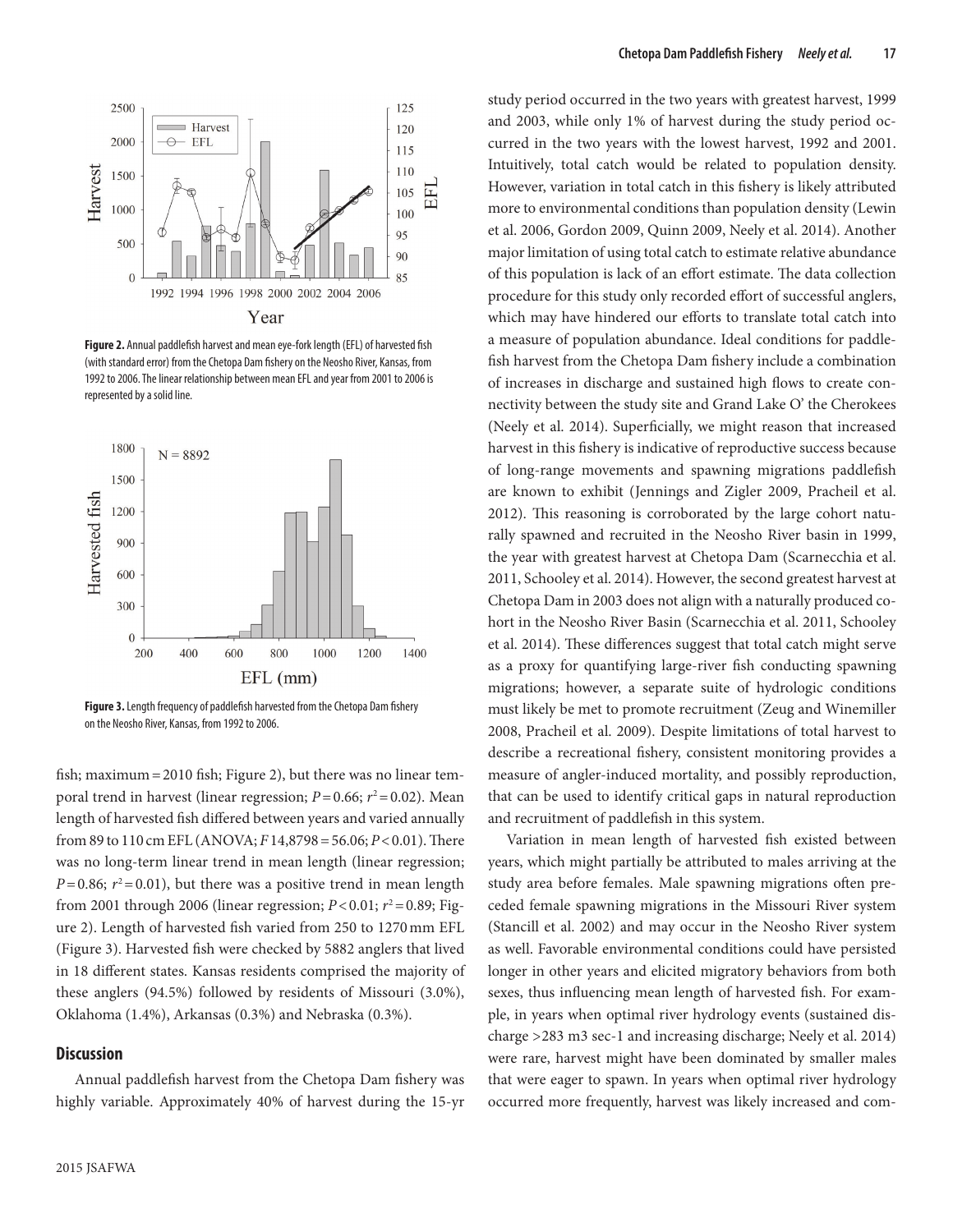prised of both early-arriving males and females. This would result in a more representative sample of the breeding population and result in greater mean EFL of harvested fish because anglers harvested more, generally larger, females. Sex of harvested fish was not determined in this study, but collection of these data would be beneficial in further harvest evaluations to verify suspected sex disparities in migration habits of fish in this population. The lack of a linear trend in mean length of harvested fish from 1992 to 2000 suggests that there was not a single strong cohort supporting harvest during this time period. However, there was an increasing trend in length of harvested fish observed from 2001–2006. Because male paddlefish in this system mature at age 6 to age 7 and females at age 8 to age 9 (Scarnecchia et al. 2011), there may have been strong year classes produced in 1995 and 1996. This is corroborated by an increased number of age 8 to age 10 fish sampled from Grand Lake O' the Cherokees in 2004 (Scarnecchia et al. 2011). The apparent lack of strong cohorts followed by evidence of successful recruitment from the 1995 and 1996 year class also corroborates previous findings that episodic recruitment is driving this fishery (Scarnecchia et al. 2011, Schooley et al. 2014).

Anglers are known to travel from neighboring states to participate in paddlefish fisheries (Bettoli 2011, Morgan et al. 2012, Schooley et al. 2014). However, out-of-state anglers constituted a small portion of successful anglers at the Chetopa Dam fishery (5.5% of harvest). The propensity of this fishery to cater to in-state anglers contrasts findings elsewhere where non-residents comprised 15% of total anglers in a Missouri fishery (Morgan et al. 2012), 33% of total anglers in a Tennessee fishery (Bettoli 2011), 37% of survey respondents in Montana (Scarnecchia et al. 1996), and 19%–28% of paddlefish permit sales in Oklahoma (Schooley et al. 2014). Of particular interest is the relatively low numbers of successful anglers from Missouri (3.0%) and Oklahoma (1.4%) participating in the Chetopa Dam fishery, despite its proximity (<40 km) to either state. Based on distances traveled by anglers to participate in other paddlefish fisheries, we would expect the 'drawing-range' of the Chetopa Dam fishery to extend well into Missouri and Oklahoma (Bettoli 2011, Morgan et al. 2012). Reasons for relatively limited non-resident participation could be attributed to Missouri and Oklahoma having higher-quality paddlefish fisheries (Morgan et al. 2012, Schooley et al. 2013). For example, the Grand Lake O' the Cherokees fishery immediately downstream of the Chetopa Dam fishery produced estimated average harvest of 10,276 paddlefish per year from 2008–2013 (Schooley et al. 2014). This estimate is over five times greater than the greatest annual harvest from the Chetopa Dam fishery. Additionally, the Grand Lake O' the Cherokees fishery is within 60km driving distance from Chetopa Dam.

The combination of increased harvest and close proximity of the Grand Lake O' the Cherokees fishery to Chetopa Dam likely results in many Oklahoma residents choosing to stay in their home state. Increased non-resident participation in the Chetopa Dam fishery might financially benefit both KDWPT and the local economy. Non-resident anglers generally spend more money per trip than resident anglers (Hunt and Grado 2010). However, Kansas has not historically been a destination state for anglers (Ditton et al. 2002). The propensity of some paddlefish fisheries to draw non-resident anglers suggests that a similar phenomenon is possible with the Chetopa Dam fishery. Results presented herein provide justification for a marketing campaign to promote this unique fishery both to residents and non-residents.

The paddlefish fishery at Chetopa Dam has both the greatest participation and harvest among paddlefish fisheries in Kansas (Neely et al. 2015). Additionally, it contributed 3%–4% of total recreational harvest of paddlefish in the United States from 2000– 2006 (Quinn 2009). As such, it is important to understand dynamics of this this fishery. Data presented herein provide a census of legally-harvested paddlefish from the Chetopa Dam fishery from 1992 to 2006 and afford insight into harvest patterns, size of fish harvested from this fishery, and spatial distribution of successful anglers. Unfortunately, fish check stations to monitor harvest were discontinued following the 2006 snagging season. The predominant issue that forced termination of this program was location of willing contractors to collect information from harvested fish. Beginning in 2007, KDWPT implemented a mail-out survey system to monitor paddlefish fisheries in the state. However, a formal evaluation of this sampling procedure is needed to determine if data quality are similar to those collected with the census procedure. Additionally, data such as sex of harvested fish and effort of all anglers, successful or not, should be collected to fill information gaps exposed in this study. Regardless of how data are collected, continued monitoring will be necessary to ensure that best management practices and suitable conservation measures are applied to protect and enhance this unique fishery.

#### **Acknowledgments**

We extend thanks to R. Friggeri for initiating the check station procedure at Chetopa Dam and T. Kyle and T. Stewart for entering data. Comments from G. Mestl, J. Goeckler, T. Mosher, and Q. Phelps, three anonymous reviewers, and the editor (S. Sammons) improved this manuscript.

## **Literature Cited**

Bettoli, P. W. 2011. The recreational snag fishery for paddlefish in Cherokee Lake, Tennessee. Proceedings of the Annual Conference of the Southeastern Association of Fisheries and Wildlife Agencies 65:125–130.